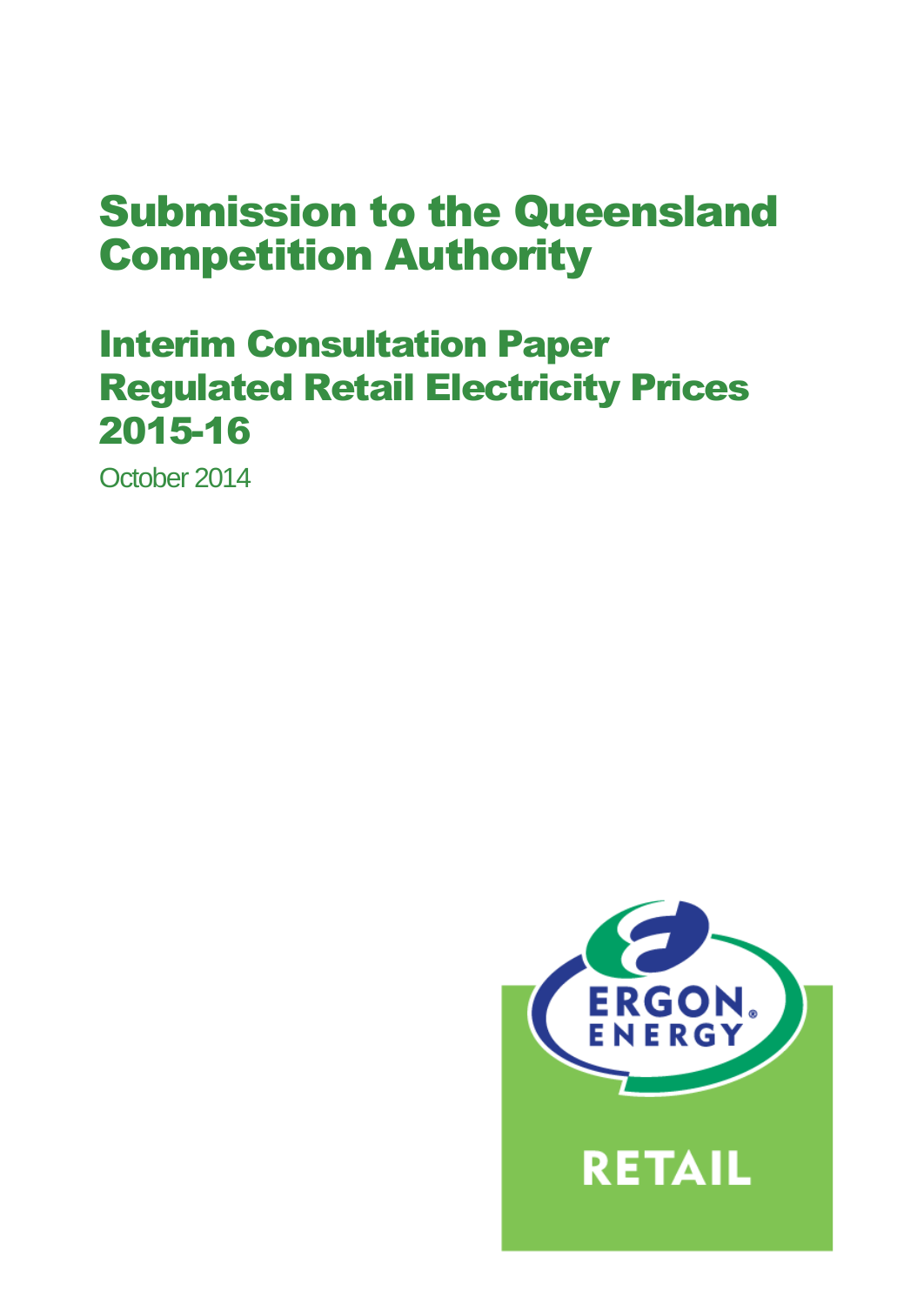### **BACKGROUND**

Ergon Energy Queensland Pty Ltd (Ergon Energy Retail) welcomes the opportunity to provide comment on the Queensland Competition Authority's (QCA) Interim Consultation Paper on Regulated Retail Electricity Prices for 2015-16.

Ergon Energy Retail is a proud Queensland company that provides electricity to more than 700,000 homes and businesses and helps regional Queenslanders manage their energy consumption. With our roots firmly entrenched in regional Queensland, we have a team of people servicing regional Queensland customers from our contact centres and offices located in Townsville, Rockhampton, Maryborough and Brisbane. We also firmly believe in supporting our local communities by providing regional jobs and engaging in community partnerships such as the Royal Flying Doctor Service.

The future direction of our business is aligned with the State Government's PowerQ 30-year Strategy, which aims to improve customer value, market efficiency and governance effectiveness. We do acknowledge the increasing pressure electricity prices are placing on our customers' household budgets and businesses and believe the State Government's future direction will create a cost-competitive market.

We are supportive of the State Government's move towards creating a competitive electricity market in Queensland and will eagerly observe the removal of regulated prices in the South East Queensland market from 1 July 2015 and the subsequent outcomes.

Ergon Energy Retail is supportive of the QCA in exercising its authority under delegation from the Minister for Energy and Water Supply to set electricity prices in regional Queensland based on a Network plus Retail (N+R) methodology. We believe this is a transparent methodology and is the most appropriate approach to facilitate a transition to a competitive market while the Queensland Government reviews its Uniform Tariff Policy (UTP) and Community Service Obligation (CSO) policies.

We acknowledge the challenges that exist around the UTP with the removal of regulated prices in South East Queensland in 2015-16 and the State Government's future direction for the Queensland electricity market. We believe the requirements of the Delegation assist in ensuring that we remain on the pathway to achieving a competitive electricity market in regional Queensland.

In respect of the above, we believe a consistent approach to pricing needs to be applied to ensure we continue to transition along this path. We therefore support the QCA using the same methodology for pricing for 2015-16 as used in 2014-15.

Further, Ergon Energy Retail supports tariff options that enable customers to respond to price signals, empowering them to take control of their energy costs either by load shifting or reducing total consumption. This aligns with the Queensland Government's future strategy around ensuring consumer behaviour creates a responsive electricity market.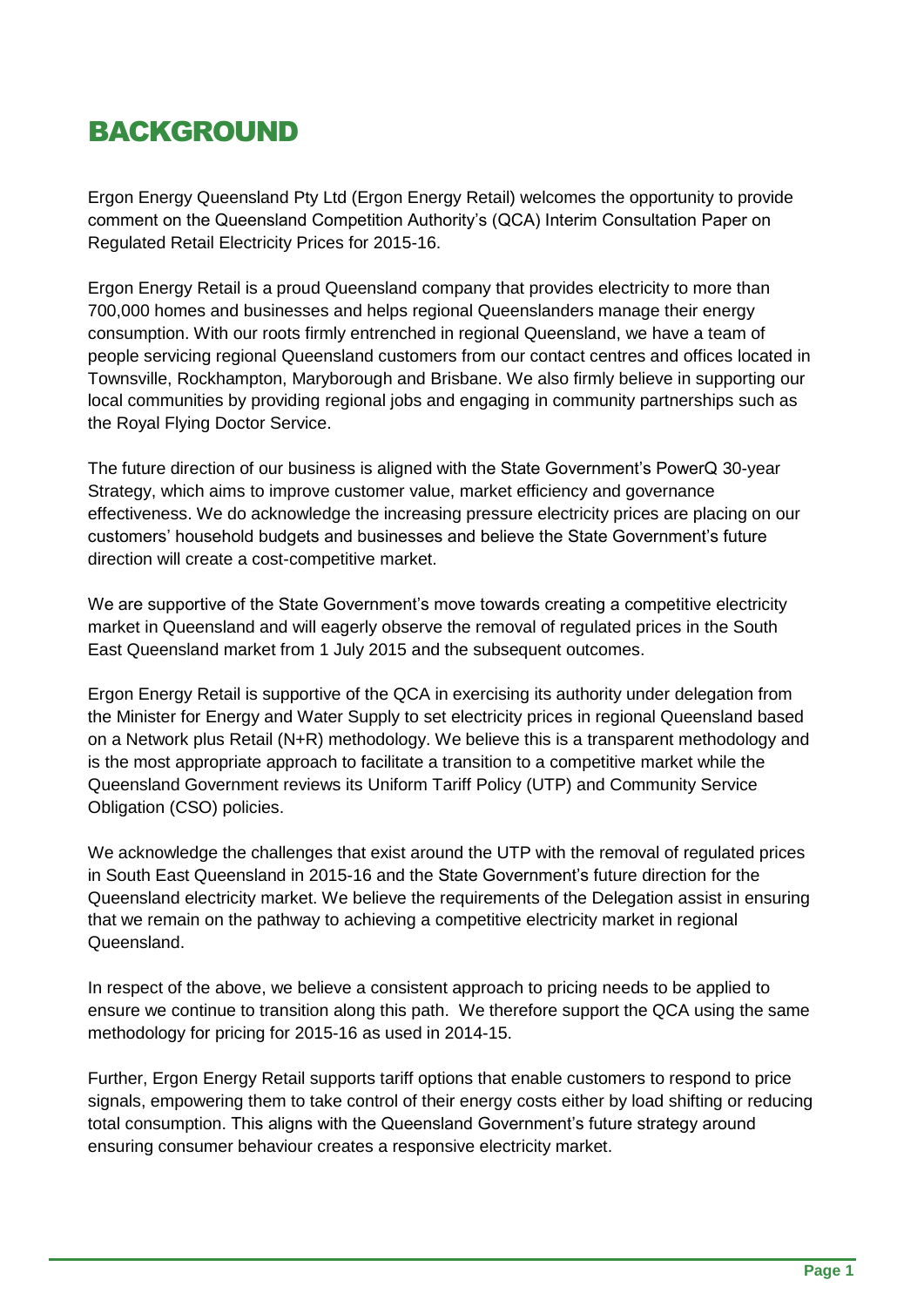While not specifically raised in the Consultation Paper, consideration should also be given to how to deal with the change in treatment of metering charges being classified as Alternative Control Service charges from July 2015.

In the remainder of this submission, Ergon Energy Retail has provided direct responses to each of the questions raised by the QCA in its Interim Paper. We welcome the opportunity to discuss any aspects of this submission or to provide further information directly to the QCA. Ergon Energy Retail looks forward to reviewing and providing comment on the QCA's Draft Report on Regulated Retail Electricity Prices for 2015-16.

#### **Overall Approach**

**2.1 We seek stakeholders' views on the following:**

**(a) For residential and small business customers, should we:**

(i) **maintain the 2014**‐**15 approach, which is to base notified prices on South East Queensland costs? Why or why not?**

#### Response

Ergon Energy Retail supports the approach of basing notified prices on South East Queensland costs for residential and small business customers. Affordability remains a key priority for Ergon Energy Retail and its customers, who continue to expect the electricity industry to operate in a manner that provides them with access to cost efficient electricity that meets their changing needs.

#### (ii) **keep notified prices at South East Queensland levels, but use Ergon Distribution's tariff structures for some or all tariffs? Why or why not?**

#### Response

Ergon Energy Retail supports using South East Queensland price levels as this is consistent with the State Government's UTP commitments and the terms of the Delegation. Ultimately however Ergon Energy Retail believes retail tariffs for regional Queensland should be based on Ergon Energy Corporation Limited's (Ergon Energy Distribution) Network tariff structures. This is to ensure appropriate price signals reach Ergon Energy Retail's customers and therefore the right level of investment is undertaken on their supporting network. This is an important stepping stone in improving customer value and market efficiency, as part of the PowerQ Strategy.

We recognise however the complexity of this approach and the evolution currently underway with respect to network tariff structures in both network businesses, which will require a process of transition from using Energex network tariff structures to using Ergon Energy Distribution network tariff structures.

As a first stage, as raised in the Delegation, this transition involves switching customers to Tariff 12 and Tariff 22 based on Ergon Energy Distribution's network tariff structures. While Ergon Energy Retail supports this approach from 2015-16, we note that it would require either a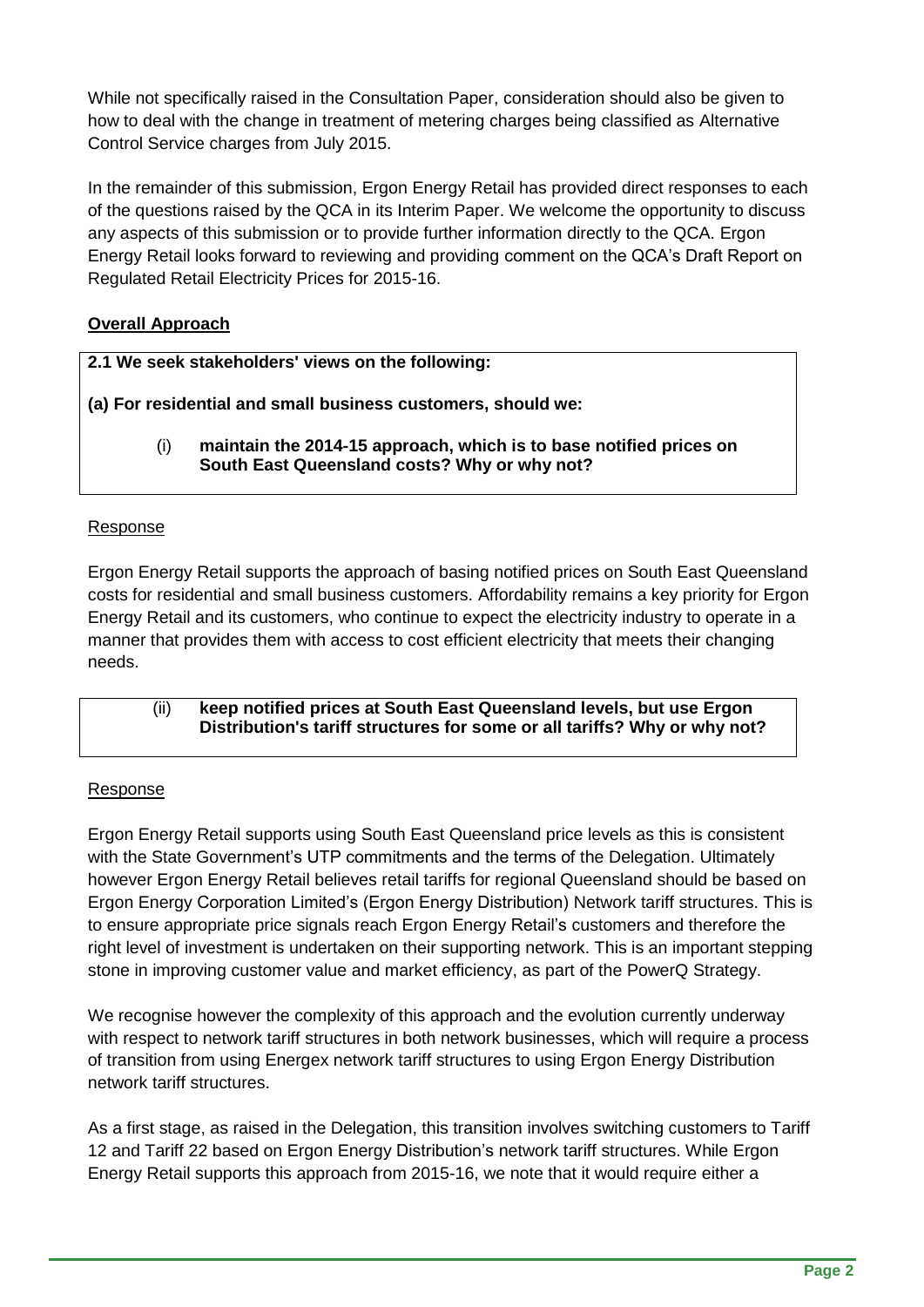reprogramming of meters or complete replacement in order to reflect the seasonal time of use pricing.

Taking into consideration the number of customers on Tariff 22, it may be appropriate for the QCA to consider making Tariff 22 a short-term transitional tariff (e.g. for one-year) to ensure a smooth and orderly transition for customers. For example, customers could transition to the new Tariff 12 and Tariff 22 upon replacement of their electricity meter in accordance with Ergon Energy Distribution's replacement schedules.

#### **(b) For large business customers, should we:**

#### (i) **maintain the 2014**‐**15 approach, which is to base notified prices on regional Queensland costs? Why or why not?**

#### Response

Ergon Energy Retail supports maintaining the 2014-15 approach in line with the Queensland Government's UTP of using East Transmission Zone 1 Network costs for large business customers. This is reflective of the overall move towards creating an efficient market, while providing an appropriate transition to more cost reflective tariffs.

Importantly, this approach remains appropriate while the Queensland Government remains committed to the UTP in its current form. We acknowledge the impacts this has on industry groups, such as agriculture, and we are working with them to help them manage their energy consumption and look for efficiencies in their farming practices.

#### **Network Costs and Structures**

#### **3.1 We seek stakeholders' views on the following:**

**(a) Should we continue to use Energex's tariff structures as the basis for retail tariffs for residential and small business customers?**

**(b) Alternatively, should we use Ergon Distribution's tariff structures for some or all retail tariffs for residential and small business customers?**

**(c) Are there any other issues we should consider?**

#### Response

Please see above comments outlined in 2.1.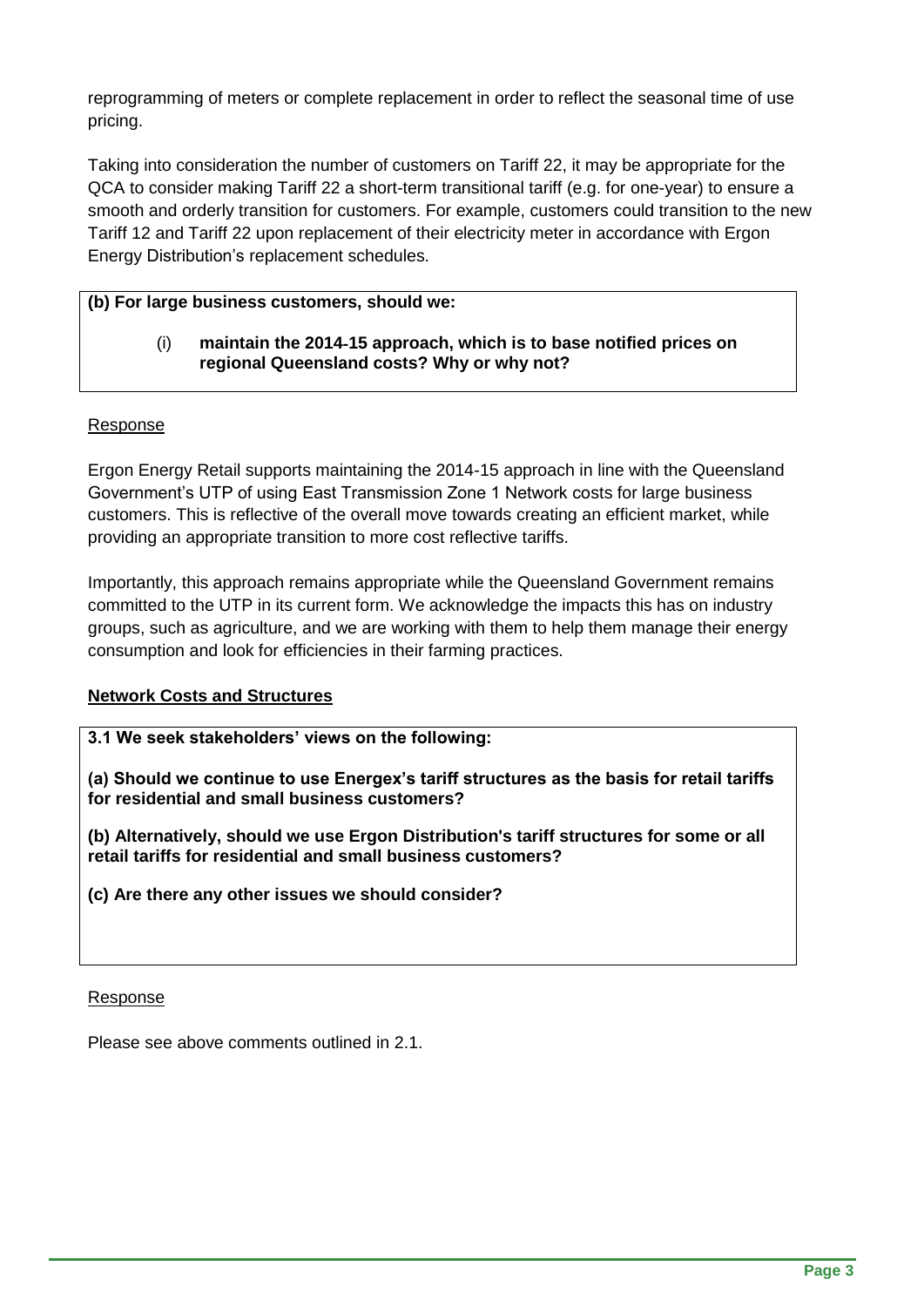#### **Energy Costs**

#### **4.1 We seek stakeholders' views on the following:**

**(a) Is there any new information available to suggest alternative approaches to those used in the 2014**‐**15 determination that might be more appropriate?**

#### Response

Ergon Energy Retail supports the approach used in the 2014-15 determination for wholesale energy costs to provide for investment certainty. We agree that Renewable Energy Target (RET) costs should be based on the legislated policy in place at the time of setting 2015-16 retail prices.

#### **(b) What improvements could be made to the current approaches?**

#### Response

We have noticed that the recent RET review and speculation on the future of the RET scheme has reduced liquidity in the Large-scale Generation Certificate (LGC) market. It has had a noticeable impact on prices for LGCs and therefore we caution that this may distort the output of modelling undertaken by QCA's consultants and impact the 2015-16 LRET allowance.

If the future of the RET schemes becomes clearer, particularly if a bipartisan position on the scheme emerges, there could be a step-change in the price of certificates. The price for an electricity retailer to acquire certificates to meet 2016 and 2017 surrender requirements could be very different to the previous two year's historical prices.

As a general comment, we would encourage the QCA to source the most up-to-date publicly available data to support any decisions in this area, and caution against using historical prices as a predictor of the compliance cost to retailers for the 2016 and 2017 surrender requirements. Due to the risk of the RET scheme being abolished, many retailers would have delayed purchasing LGCs beyond the February 2015 surrender requirements. Actual market prices, after the changes to the RET schemes are known, would be a much better indicator of actual compliance costs.

#### **(c) Any there any other issues we should consider when estimating energy costs?**

#### Response

We have no further comments at this point of time.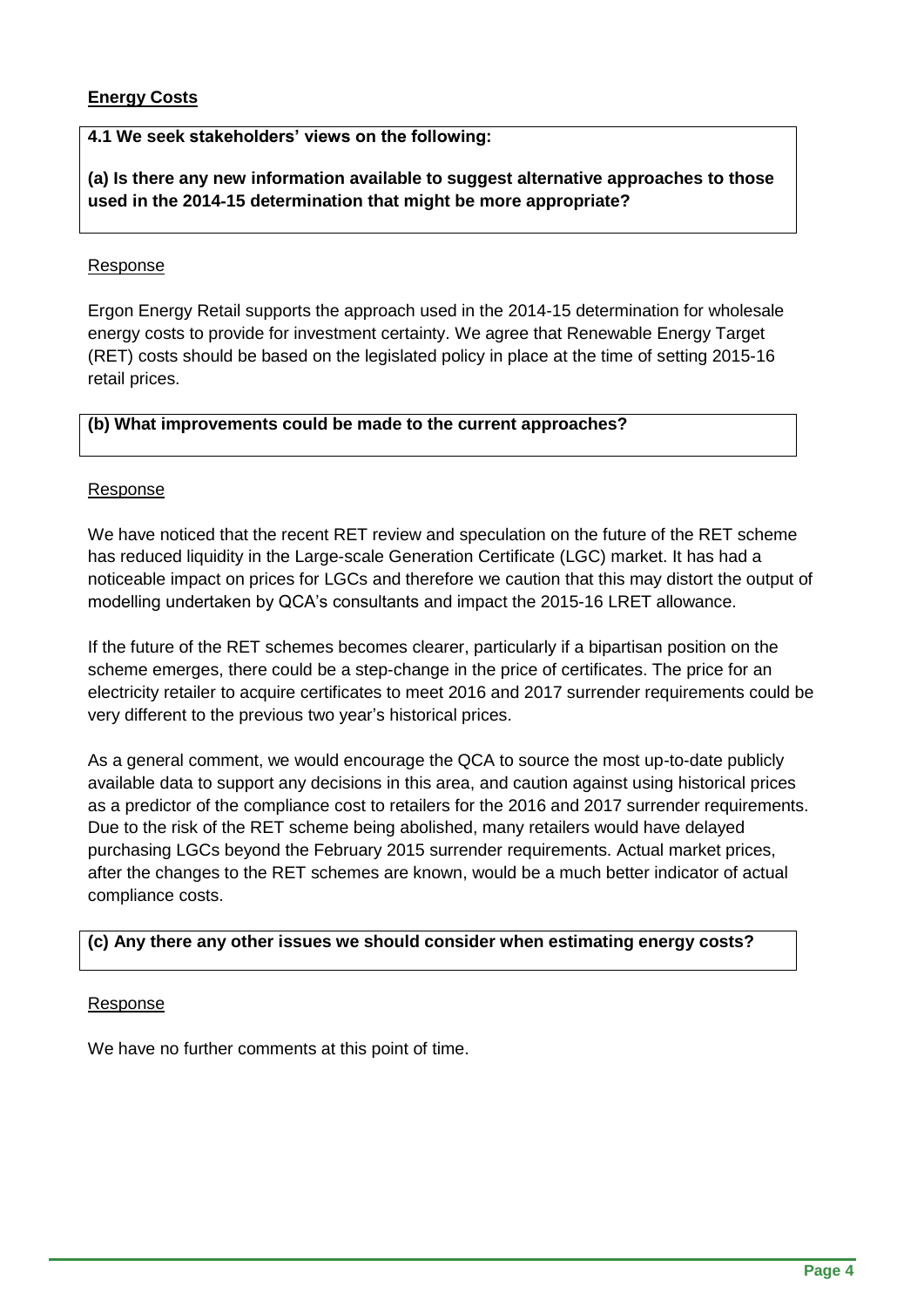#### **Retail Costs (ROC and CARC)**

#### **4.2 We seek stakeholders' views on the following:**

**(a) Are there are any compelling reasons why the benchmarking approach should not be used to estimate retail costs in 2015**‐**16?**

#### Response

Ergon Energy Retail supports the QCA's proposal to continue with the benchmarking approach.

**(b) What matters should we consider when deciding whether to include an allowance for CARC?**

#### Response

Ergon Energy Retail believes that it is important to continue to provide the CARC allowance to avoid "price shock" when the price is deregulated (in alignment with current State Government policy direction and the PowerQ Strategy), or a network CSO is considered (as alluded to in the Strongest & Smartest Choice Plan). Its removal would distort the market and would make it more difficult to transition to an effective competitive market in regional Queensland. Removing an allowance for CARC would also result in regional Queensland being out of alignment with South East Queensland where the CARC is accounted for in prices, thereby also deviating from the intent of the UTP.

#### **(c) Are there any other issues we should consider when estimating retail costs?**

#### Response

Affordability remains a key priority for Ergon Energy Retail and its customers and therefore we urge the QCA to continue to consider regional Queensland customers in the same light as their South East Queensland counterparts. We believe the QCA should retain the current methodology for estimating retail costs for 2015-16.

#### **Competition and Headroom**

**5.1 We seek stakeholders' views on the following:**

**(a) Should headroom continue to be included in notified prices for residential and small business customers? Why or why not?**

**(b) Should headroom continue to be included in notified prices for large business customers? If so, at what level? If not, why not?**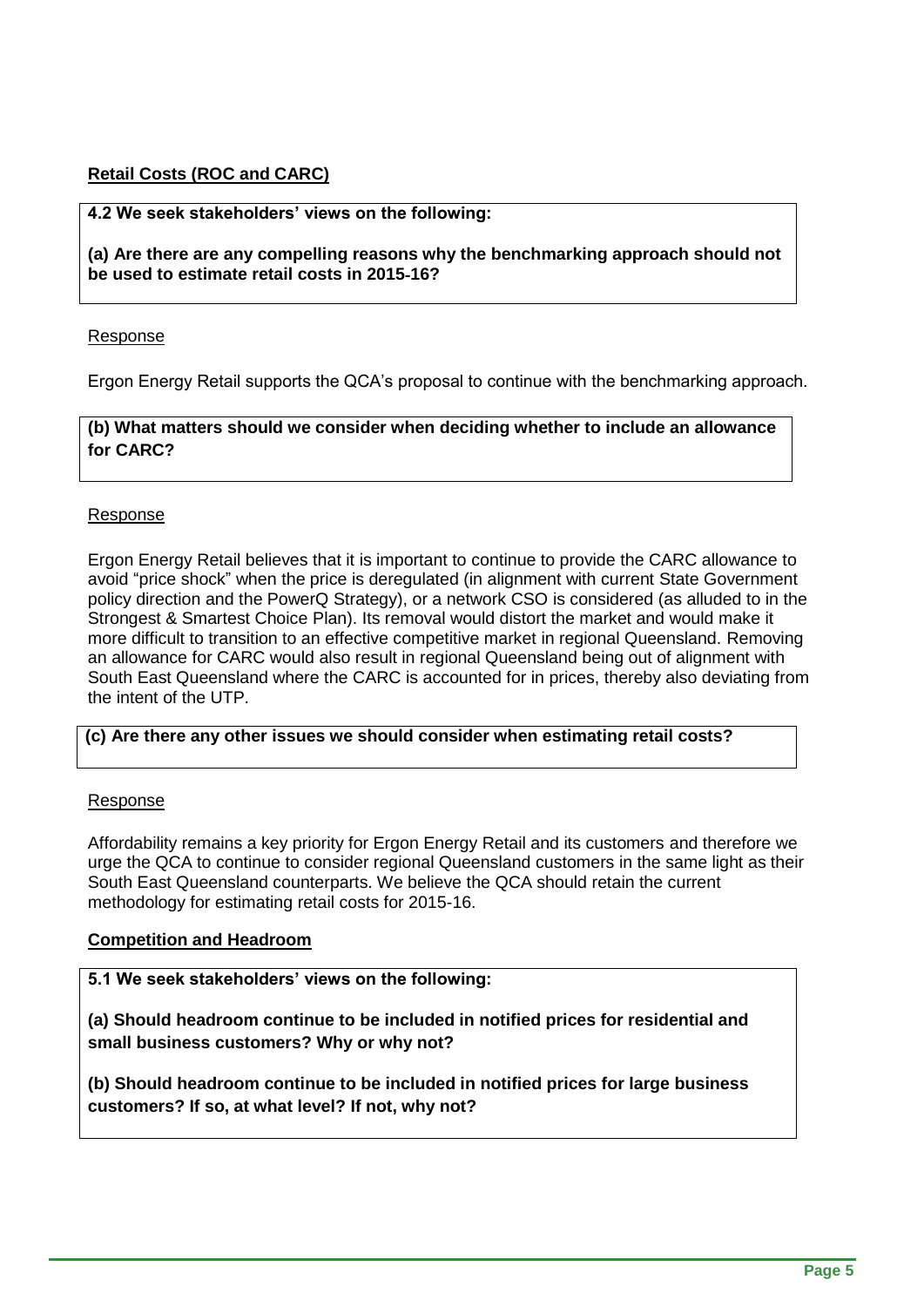#### Response

Ergon Energy Retail acknowledges that in making its determination, the QCA is required under the *Queensland Electricity Act 1994* to consider competition and National Competition Policy requirements when making determinations.

We support the retention of the headroom allowance as it remains a key component of retail tariff pricing and allows a competitive market in Queensland to develop (as per the PowerQ Strategy).

Further, it is important to continue to provide the headroom allowance to avoid "price shock" when the price is deregulated (in alignment with current State Government policy direction and the PowerQ Strategy), or a network CSO is considered (as alluded to in the Strongest & Smartest Choice Plan). Its removal would distort the market and make it more difficult to transition to an effective competitive market in regional Queensland.

#### **(c) What other issues should we consider in relation to competition and headroom?**

#### Response

As noted above, Ergon Energy Retail supports the ongoing CSO reform process, which will remove a key blockage to introducing effective competition in regional Queensland. Effective competition will provide customers with a cost-competitive electricity market in Queensland and provide for improved market efficiency. However, the complexity of the issues which must be addressed to give effect to the CSO and competition reform mean that an appropriate transition timeframe is required to ensure that industry and customer impacts are managed.

#### **Cost Pass Through Mechanism**

**5.2 We seek stakeholders' views on whether a cost pass**‐**through mechanism should be included when setting notified prices for 2015–16.**

#### Response

Ergon Energy Retail acknowledges that a one-year derogation provides limitations on QCA's ability to provide meaningful pass-through mechanisms. We believe the issue that will be most affected by this is the setting of the RET costs. As previously noted, we believe the QCA is best placed to follow policy decisions at the time of decision, while taking into consideration publicly available data. In the absence of the ability to apply a pass-through mechanism, we believe an appropriate risk allowance should be maintained to allow for risk events.